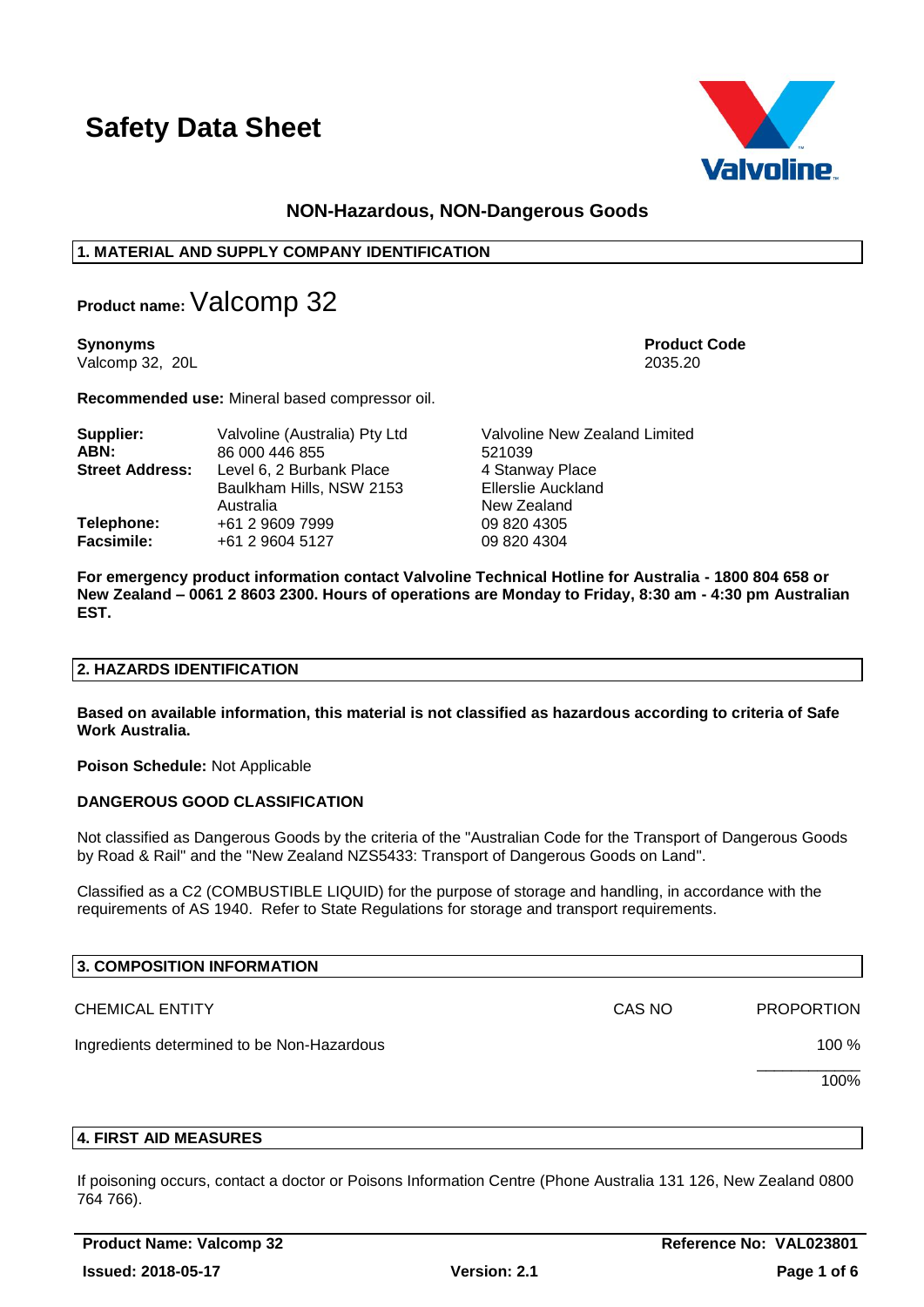

**Inhalation:** Remove victim from exposure - avoid becoming a casualty. Remove contaminated clothing and loosen remaining clothing. Allow patient to assume most comfortable position and keep warm. Keep at rest until fully recovered. Seek medical advice if effects persist.

**Skin Contact:** If skin or hair contact occurs, remove contaminated clothing and flush skin and hair with running water. If swelling, redness, blistering or irritation occurs seek medical assistance.

**Eye contact:** If in eyes wash out immediately with water. In all cases of eye contamination it is a sensible precaution to seek medical advice.

**Ingestion:** Rinse mouth with water. If swallowed, do NOT induce vomiting. Give a glass of water to drink. Never give anything by the mouth to an unconscious patient. If vomiting occurs give further water. Seek medical advice.

**PPE for First Aiders:** Wear safety shoes, overalls, gloves, safety glasses. Available information suggests that gloves made from nitrile rubber should be suitable for intermittent contact. However, due to variations in glove construction and local conditions, the user should make a final assessment. Always wash hands before smoking, eating, drinking or using the toilet. Wash contaminated clothing and other protective equipment before storing or re-using.

**Notes to physician:** Treat symptomatically.

#### **5. FIRE FIGHTING MEASURES**

**Hazchem Code:** Not applicable.

**Suitable extinguishing media:** If material is involved in a fire use water fog (or if unavailable fine water spray), alcohol resistant foam, standard foam, dry agent (carbon dioxide, dry chemical powder).

**Specific hazards:** Combustible liquid.

**Fire fighting further advice:** On burning or decomposing may emit toxic fumes. Fire fighters to wear selfcontained breathing apparatus and suitable protective clothing if risk of exposure to vapour or products of combustion or decomposition.

#### **6. ACCIDENTAL RELEASE MEASURES**

### **SMALL SPILLS**

Wear protective equipment to prevent skin and eve contamination. Avoid inhalation of vapours or dust. Wipe up with absorbent (clean rag or paper towels). Collect and seal in properly labelled containers or drums for disposal.

## **LARGE SPILLS**

Clear area of all unprotected personnel. Slippery when spilt. Avoid accidents, clean up immediately. Wear protective equipment to prevent skin and eye contamination and the inhalation of vapours. Work up wind or increase ventilation. Contain - prevent run off into drains and waterways. Use absorbent (soil, sand or other inert material). Collect and seal in properly labelled containers or drums for disposal. If contamination of crops, sewers or waterways has occurred advise local emergency services.

#### **Dangerous Goods - Initial Emergency Response Guide No:** Not applicable

## **7. HANDLING AND STORAGE**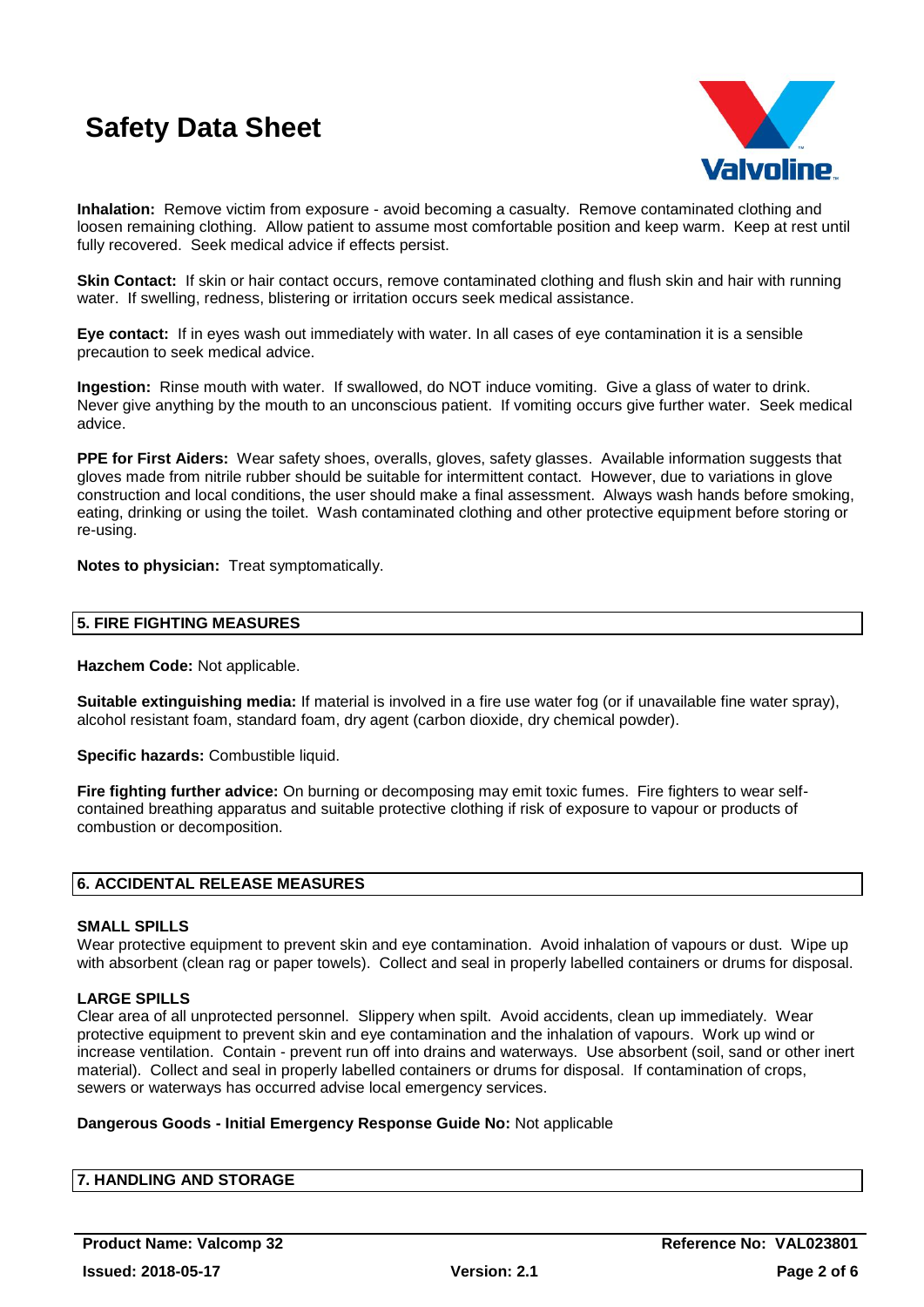

**Handling:** Avoid eye contact and repeated or prolonged skin contact. Avoid inhalation of vapour, mist or aerosols.

**Storage:** Store in a cool, dry, well-ventilated place and out of direct sunlight. Store away from foodstuffs. Store away from incompatible materials described in Section 10. Store away from sources of heat and/or ignition. Keep container standing upright. Keep containers closed when not in use - check regularly for leaks.

Classified as a C2 (COMBUSTIBLE LIQUID) for the purpose of storage and handling, in accordance with the requirements of AS 1940. Refer to State Regulations for storage and transport requirements.

## **8. EXPOSURE CONTROLS / PERSONAL PROTECTION**

#### **National occupational exposure limits:**

|                           | TWA    |             | STEL   |       | <b>NOTICES</b> |
|---------------------------|--------|-------------|--------|-------|----------------|
|                           | ppm    | mg/m3       | ppm    | mg/m3 |                |
| Oil mist, refined mineral | $\sim$ | $\mathbf b$ | $\sim$ | ۰.    | ۰.             |

As published by Safe Work Australia.

TWA - The time-weighted average airborne concentration over an eight-hour working day, for a five-day working week over an entire working life.

STEL (Short Term Exposure Limit) - the average airborne concentration over a 15 minute period which should not be exceeded at any time during a normal eight-hour workday.

These Exposure Standards are guides to be used in the control of occupational health hazards. All atmospheric contamination should be kept to as low a level as is workable. These exposure standards should not be used as fine dividing lines between safe and dangerous concentrations of chemicals. They are not a measure of relative toxicity.

If the directions for use on the product label are followed, exposure of individuals using the product should not exceed the above standard. The standard was created for workers who are routinely, potentially exposed during product manufacture.

**Biological Limit Values:** As per the "National Model Regulations for the Control of Workplace Hazardous Substances (Safe Work Australia)" the ingredients in this material do not have a Biological Limit Allocated.

**Engineering Measures:** Ensure ventilation is adequate to maintain air concentrations below Exposure Standards. Use only in well ventilated areas. Use with local exhaust ventilation or while wearing appropriate respirator.

## **Personal Protection Equipment:** SAFETY SHOES, OVERALLS, GLOVES, SAFETY GLASSES.

Personal protective equipment (PPE) must be suitable for the nature of the work and any hazard associated with the work as identified by the risk assessment conducted.

Wear safety shoes, overalls, gloves, safety glasses. Available information suggests that gloves made from nitrile rubber should be suitable for intermittent contact. However, due to variations in glove construction and local conditions, the user should make a final assessment. Always wash hands before smoking, eating, drinking or using the toilet. Wash contaminated clothing and other protective equipment before storing or re-using.

**Hygiene measures:** Keep away from food, drink and animal feeding stuffs. When using do not eat, drink or smoke. Wash hands prior to eating, drinking or smoking. Avoid contact with clothing. Avoid eye contact and repeated or prolonged skin contact. Avoid inhalation of vapour, mist or aerosols. Ensure that eyewash stations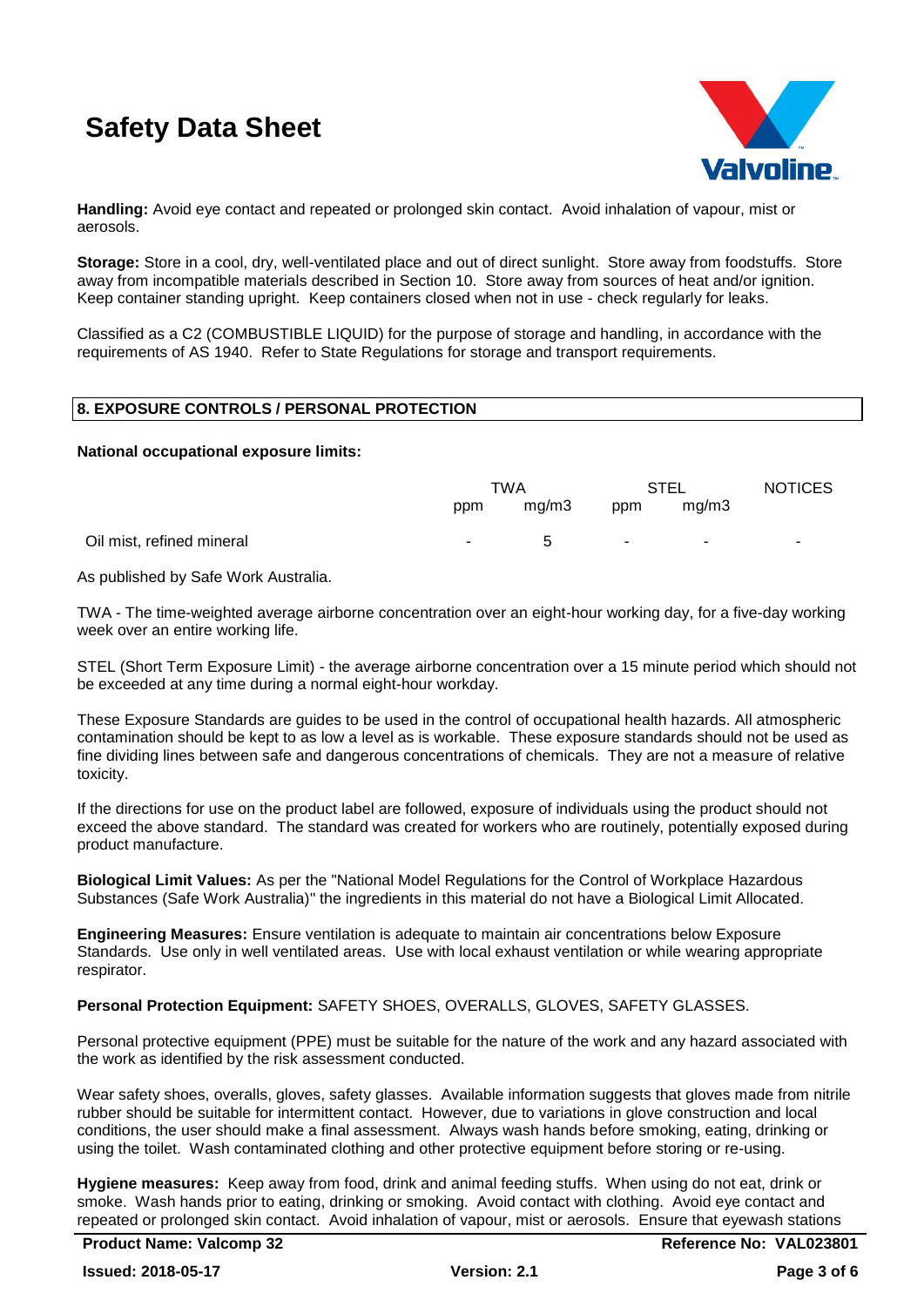

and safety showers are close to the workstation location.

#### **9. PHYSICAL AND CHEMICAL PROPERTIES**

**Form:** Liquid **Colour:** Clear amber

**Solubility:** Insoluble in water **Specific Gravity:** <1.0<br> **Relative Vapour Density (air=1):** N Av **Relative Vapour Density (air=1):** N Av<br>Vapour Pressure (20 °C): N Av Vapour Pressure (20 °C): **Flash Point (°C):** >150 **Flammability Limits (%):** N Av **Autoignition Temperature (°C):** N Av **Melting Point/Range (°C):** N Av **Boiling Point/Range (°C):** >250 **pH:** N App **Viscosity:** N Av **Total VOC (g/Litre):** N Av

(Typical values only - consult specification sheet)  $N Av = Not available, N App = Not applicable$ 

## **10. STABILITY AND REACTIVITY**

**Chemical stability:** This material is thermally stable when stored and used as directed.

**Conditions to avoid:** Elevated temperatures and sources of ignition.

**Incompatible materials:** Oxidising agents.

**Hazardous decomposition products:** Oxides of carbon and nitrogen, smoke and other toxic fumes.

**Hazardous reactions:** No known hazardous reactions.

## **11. TOXICOLOGICAL INFORMATION**

No adverse health effects expected if the product is handled in accordance with this Safety Data Sheet and the product label. Symptoms or effects that may arise if the product is mishandled and overexposure occurs are:

#### **Acute Effects**

**Inhalation:** Material may be an irritant to mucous membranes and respiratory tract.

**Skin contact:** Contact with skin may result in irritation.

**Ingestion:** Swallowing can result in nausea, vomiting and irritation of the gastrointestinal tract.

**Eye contact:** May be an eye irritant.

**Acute toxicity**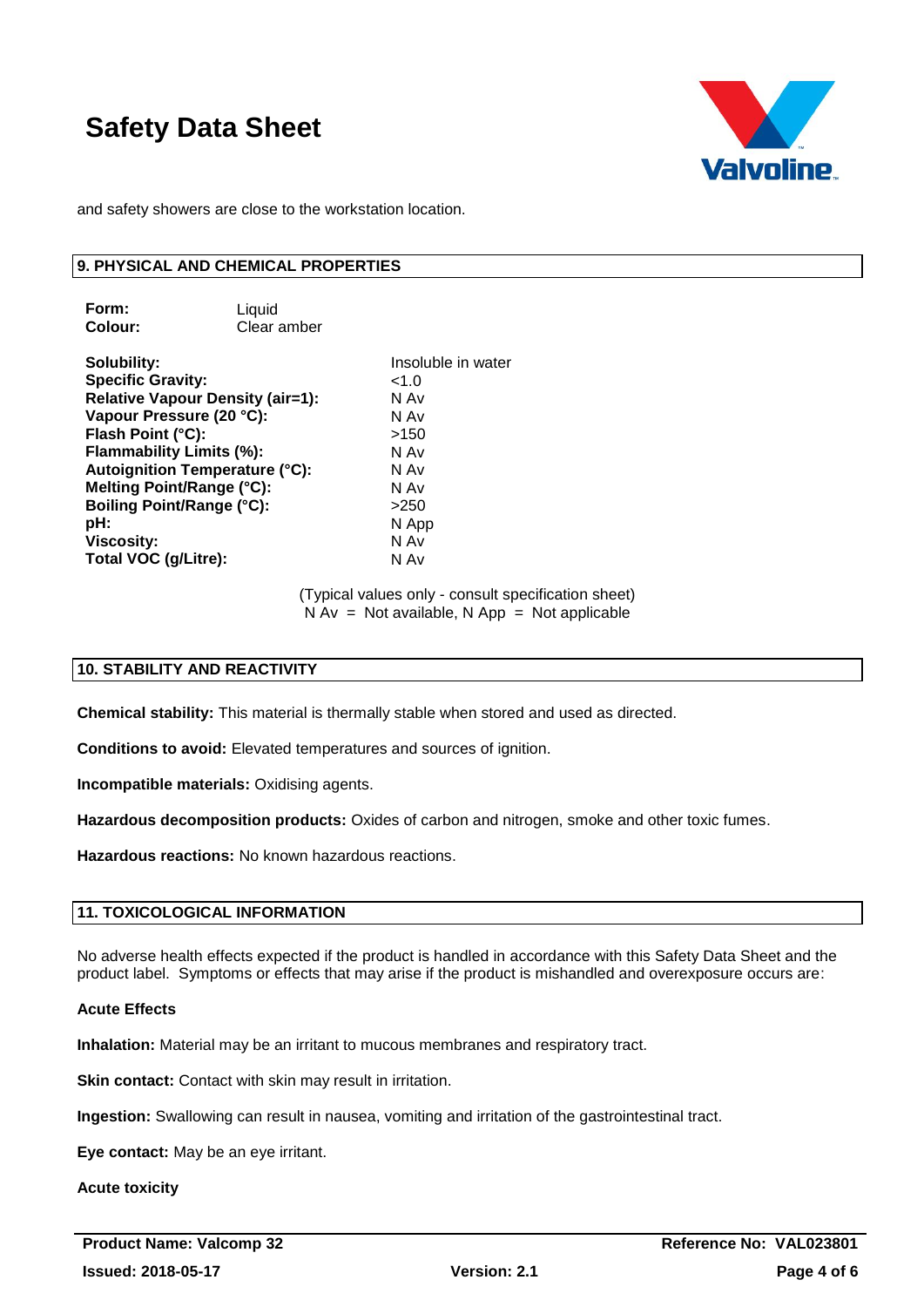

**Inhalation:** This material has been classified as non-hazardous. Acute toxicity estimate (based on ingredients): LC50 > 20.0 mg/L for vapours or LC50 > 5.0 mg/L for dust and mist or LC50 > 20,000 ppm for gas

**Skin contact:** This material has been classified as non-hazardous. Acute toxicity estimate (based on ingredients): >2,000 mg/Kg bw

**Ingestion:** This material has been classified as non-hazardous. Acute toxicity estimate (based on ingredients): >2,000 mg/Kg bw

**Corrosion/Irritancy:** Eye: this material has been classified as not corrosive or irritating to eyes. Skin: this material has been classified as not corrosive or irritating to skin.

**Sensitisation:** Inhalation: this material has been classified as not a respiratory sensitiser. Skin: this material has been classified as not a skin sensitiser.

**Aspiration hazard:** This material has been classified as non-hazardous.

**Specific target organ toxicity (single exposure):** This material has been classified as non-hazardous.

### **Chronic Toxicity**

**Mutagenicity:** This material has been classified as non-hazardous.

**Carcinogenicity:** This material has been classified as non-hazardous.

**Reproductive toxicity (including via lactation):** This material has been classified as non-hazardous.

**Specific target organ toxicity (repeat exposure):** This material has been classified as non-hazardous.

## **12. ECOLOGICAL INFORMATION**

Avoid contaminating waterways.

**Acute aquatic hazard:** This material has been classified as non-hazardous. Acute toxicity estimate (based on ingredients): >100 mg/L

**Long-term aquatic hazard:** This material has been classified as non-hazardous. Non-rapidly or rapidly degradable substance for which there are adequate chronic toxicity data available OR in the absence of chronic toxicity data, Acute toxicity estimate (based on ingredients): >100 mg/L, where the substance is not rapidly degradable and/or BCF  $<$  500 and/or log K<sub>ow</sub>  $<$  4.

**Ecotoxicity:** No information available.

**Persistence and degradability:** No information available.

**Bioaccumulative potential:** No information available.

**Mobility:** No information available.

## **13. DISPOSAL CONSIDERATIONS**

Persons conducting disposal, recycling or reclamation activities should ensure that appropriate personal protection equipment is used, see "Section 8. Exposure Controls and Personal Protection" of this SDS.